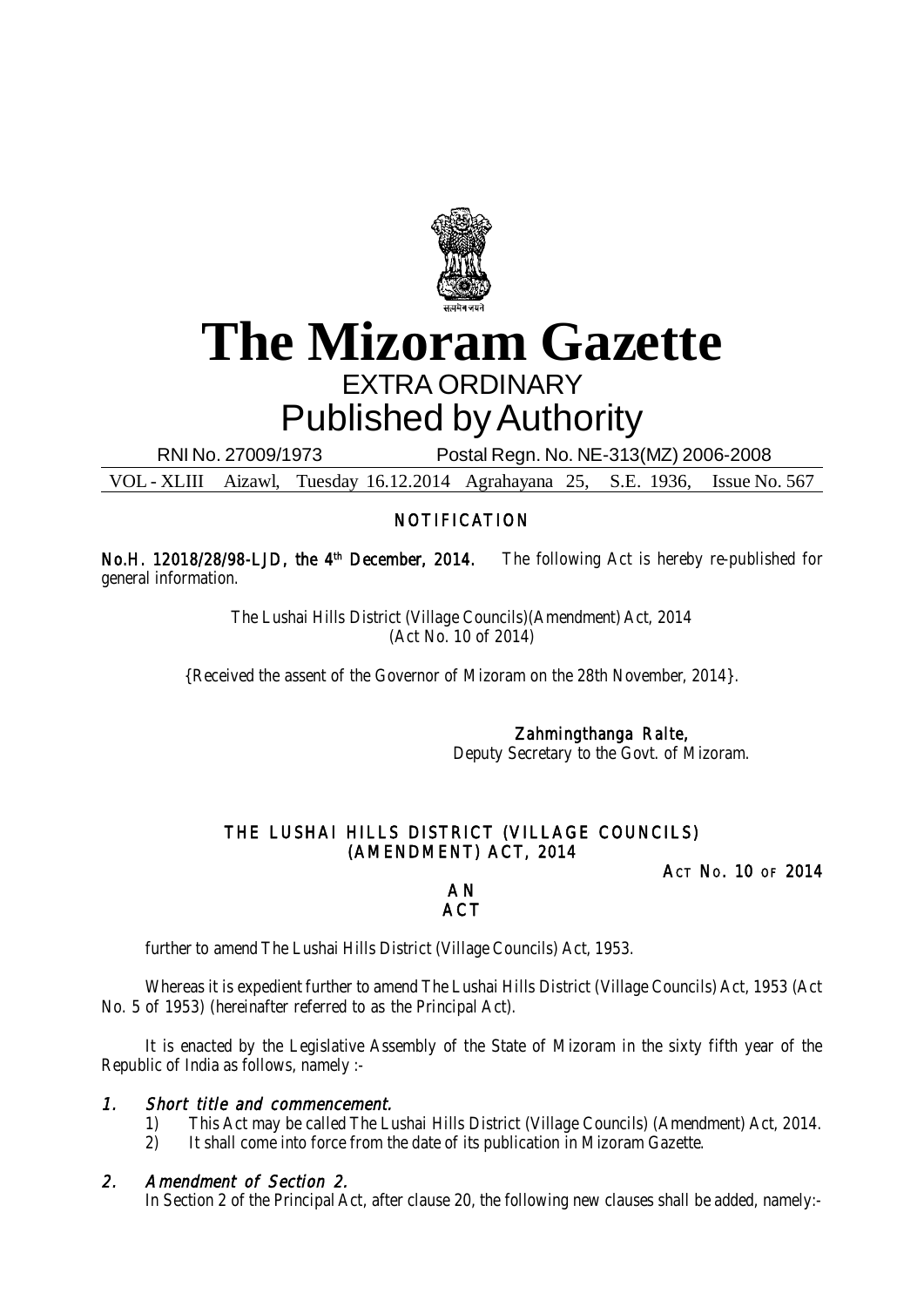## $Ex-567/2014$  - 2 -

- (21) "Gram Sabha" (Village Assembly) means a body consisting of persons registered in the Electoral Rolls relating to the Village Council.
- (22) "State Election Commission" means the State Election Commission referred to in Section 345 of the Mizoram Municipalities Act, 2007.
- (23) "Community Assets" means any property or income which by custom belongs to or has been administered for the benefit of the villagers in common, or has been created through contribution of voluntary labour by the villagers, or has been created by the State Government".

# 3. Amendment of Section 3.

- (1) Clauses (i) (ii) (iii) & (iv) of sub-section (2) of Section 3 of the Principal Act, shall be substituted by the following clauses namely: -
	- "(i) For Village not exceeding 200 households, there shall be 3 (three) elected members, of whom I (one) shall be woman.
	- (ii) For Village with more than 200 households, but not exceeding 500 households, there shall be 5 (five) members, of whom 1 (one) shall be woman.
	- (iii) For Village with more than 500 households, but not exceeding 1000 households, there shall be  $\overline{7}$  (seven) elected members, of whom 2 (two) shall be women.
	- (iv) For Village with more than 1000 households and above, there shall be 9 (nine) elected members, of whom 3 (three) shall be women".
- (2) After the proviso, a new proviso shall be added as follows, namely:-

"Provided further that the process of election for constitution of the Village Councils shall be completed before the expiry of one year from the date fixed for the first meeting of the Village Council".

## 4. After sub-section (6) of Section 3 of the Principal Act, the following sub-section shall be added, namely :-

"(7) The superintendence, direction and control of the preparation of electoral rolls for and the conduct of elections to the Village Council shall vest in the State Election Commission".

#### 5. Amendment of Section 4.

In Section 4 of the Principal Act, after clause (f), a new clause (g) with Explanation shall be added, namely:-

"(g) He holds any office of profit under the Central Government or the State Government. Explanation: In this clause, "office of profit" means a regular payment made in the form of Salary or wages".

# 6. Amendment of Section 5.

Section 5 of the Principal Act, shall be substituted by the following, namely :-

"Every Village Council, unless sooner dissolved under the provision of section 25 of this Act shall continue for 5 (five) years from the date appointed for its first meeting.

Provided that the State Government may, by order, extend or shorten the life of a Village Council for such periods not exceeding eighteen months in the aggregate.

Provided further that the process of election to a Village Council shall be completed before the term of the Councils comes to an end".

#### 7. Amendment of Section 6.

In sub-section (3) of section 6 of the Principal Act, the word "ten" that appears in sub-section 3 shall be substituted by the word "three".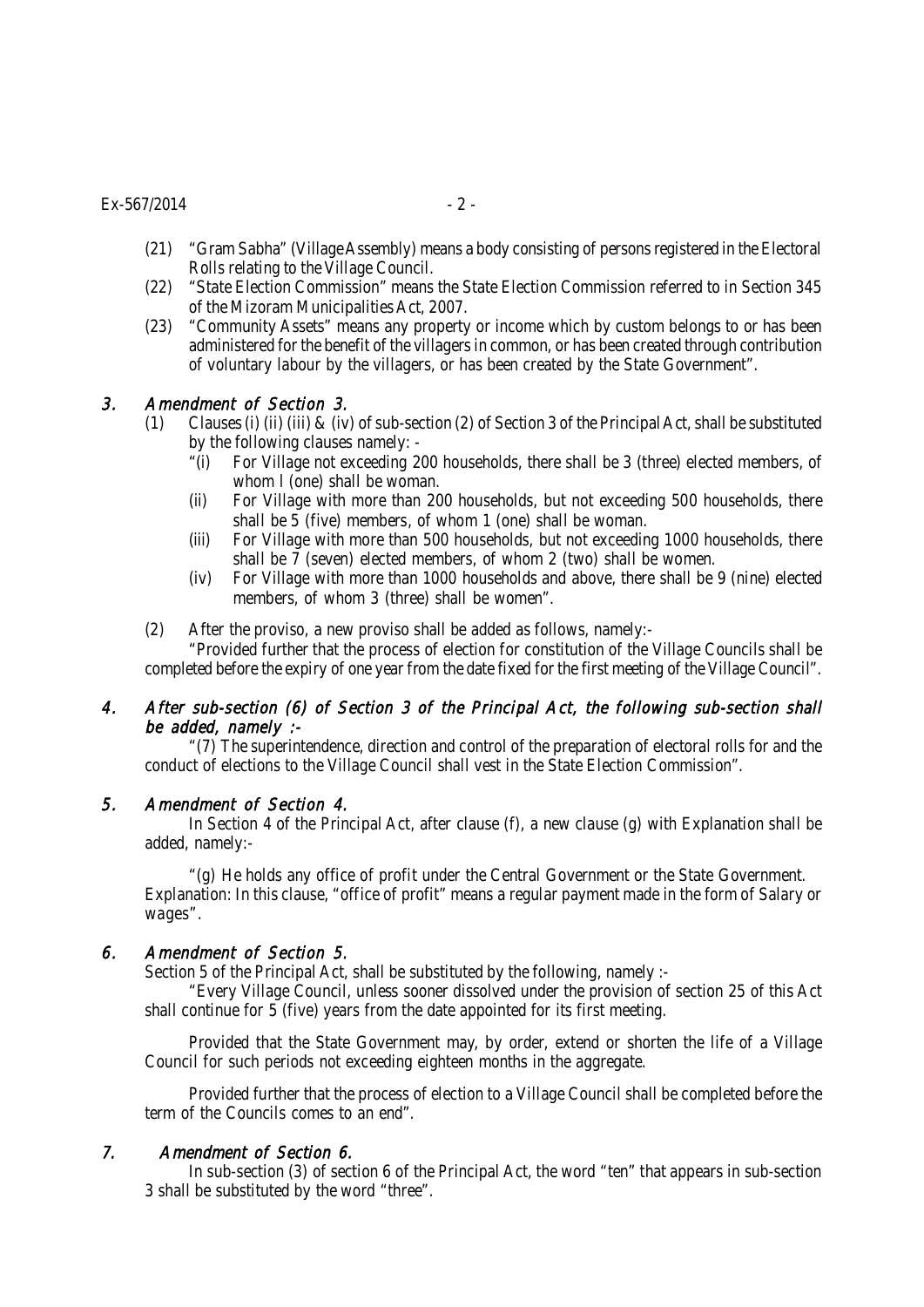# 8. Amendment of Section 7.

In Section 7 of the Principal Act,

- (1) First paragraph shall be substituted by the following, namely. :-
	- "Executive- There shall be a President, a Vice President, a Treasurer and a Secretary in each Village Council and the executive functions of the Village Council shall be vested in these four. Provided that if a Village Council having 3 (three) seats has only two members due to any reasons, the Vice President shall hold the post of Treasurer".
- (2) In sub-section 2, the lines "on the advice of the President of the Village Council" shall be substituted by "on the recommendation of the executive body of the Village Council".
- (3) In sub-section 7, after the last sentence, a new sentence "The State Government shall declare the seat as vacant" shall be added.
- (4) After sub-section (10), the following new sub-sections (11) and (12) shall be added, namely:-
- "(11) If the President has lost the support of the majority of members, and if a report is received in writing by the State Government, a meeting of Village Council shall be convened by the officer appointed by the State Government to elect a new President. The officer appointed by the State Government shall serve a notice of such meeting specifying the date and time and place thereof and send a copy of notice to the State Government. Such meeting shall be presided over by any officials appointed by the State Government. The report on election of the new President shall be sent to the State Government without delay.
- (12) If the majority of members demand re- shuffle of the executive body of the Village Council and if such report is received in writing by the State Government for reshuffle of the executive body, the same procedure as per sub-section (11) of section 7 shall be applied".

# 9. Amendment of Section 8.

After sub-section (3) of Section 8 of the Principal Act, the following new sub-sections (4) and (5) shall be added, namely:-

- "(4) The Village Council shall be accountable to the Gram Sabha for all its functions and decisions taken in its meetings.
- (5) Every Village Council shall prepare a report in respect of its administration in such form and with such details as may be prescribed and such report shall be submitted twice in a year to the State Government. If the report is not submitted, the State Government may withhold the payment of grants and remunerations due to the Village Councils thereafter".

# 10. Insertion of new Section 8 A.

After Section 8 of the Principal Act, a new Section 8A shall be inserted as follows, namely:-

"8A. The Village Council shall have the following powers and duties:

- (1) To formulate village development schemes, to supervise development works received from the State Government through various agencies.
- 
- (2) To help various Government agencies in carrying out development works in the village.<br>(3) To take up development works on its own initiative or on request by the Government. (3) To take up development works on its own initiative or on request by the Government.<br>(4) To convene regular social audit for successful implementation of development works in the
- To convene regular social audit for successful implementation of development works in the village.
- (5) To collect property tax as prescribed by the State Government.
- (6) To realize registration fees for each litigation within its jurisdiction.
- (7) To raise fund for public utility within its jurisdiction by passing a resolution subject to the approval of the State Government.
- (8) To administer relief and rehabilitation to the people during calamities.
- (9) To assist the State Government in public distribution system.
- (10) To initiate or assist the State Government in all preventive measures on the outbreak of an epidemic or infectious disease.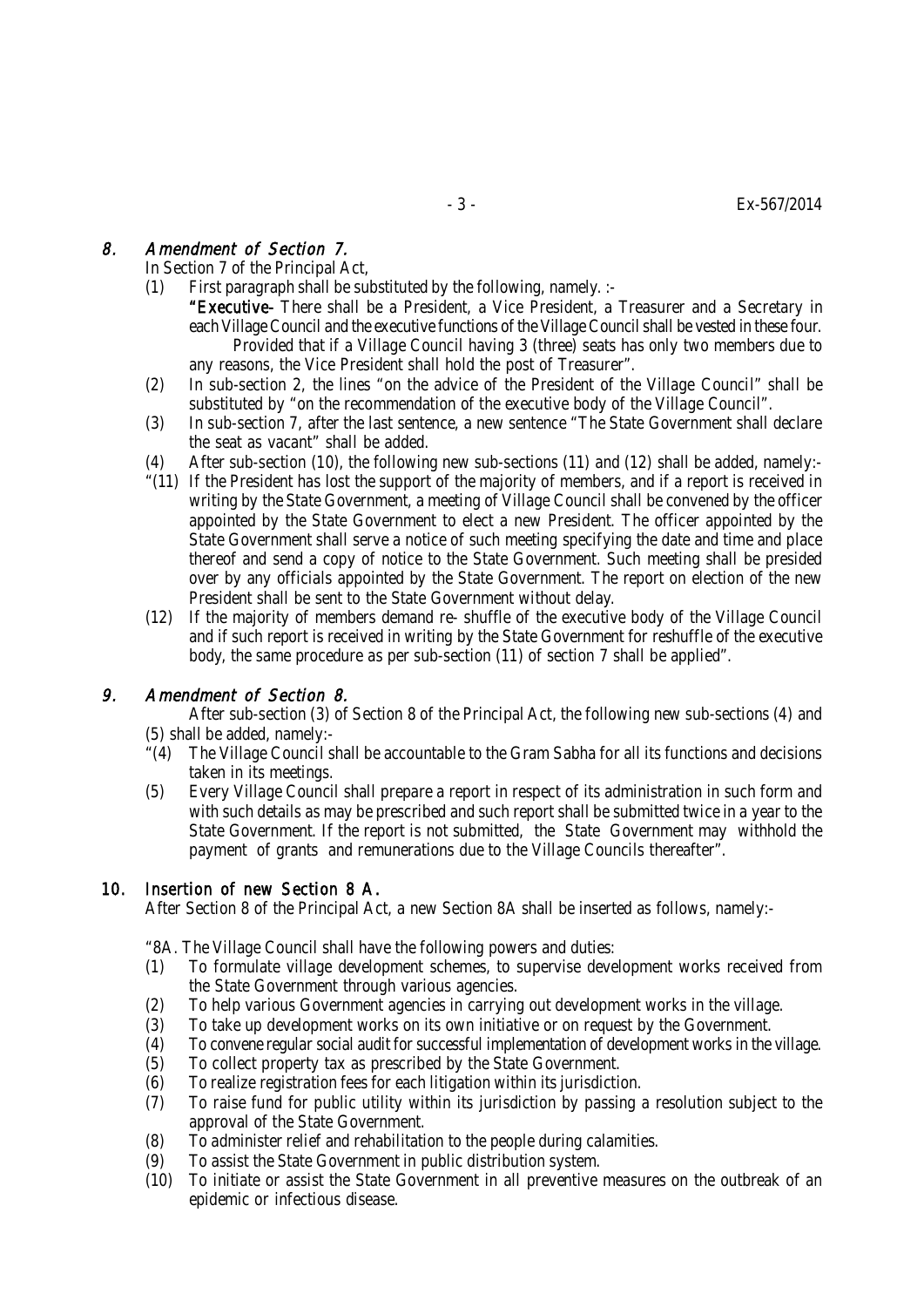#### $Ex - 567/2014$  - 4 -

(11) To co-operate with Government officials in charge of any of the above functions within its jurisdiction".

## 11. Insertion of new Section 11 A.

After Section 11 of the Principal Act, a new section 11A shall be inserted, namely:-

- "11 A. Gram Sabha (Village Assembly):
- (1) Every Gram Sabha shall:
	- (i) approve the annual plans, programmes and projects for social and economic development in respect of the village concerned before such plans, programmes and projects are taken up for implementation.
	- (ii) be responsible for the identification or selection of persons as beneficiaries under the poverty alleviation and other programmes.
- (2) Ordinarily a Gram Sabha will be convened and presided over by the President of the Village Council.
- (3) Quorum of a Gram Sabha shall be 10% of the registered voters of latest electoral roll of the Village Council.
- (4) Every Gram Sabha shall be responsible to safeguard and preserve community assets.
- (5) The Gram Sabha and the Village Council shall be consulted before making resettlement and rehabilitation of persons affected.
- (6) There shall be at least 3 (three) Gram Sabha meetings in a year".

#### 12. Amendment of Section 12.

In section 12 of the Principal Act, the existing section shall be renumbered as sub-section (1) thereof, and after sub-section (1) as so renumbered the following sub-section (2) shall be inserted, namely:-

"(2) There shall be at least 6 (six) Village Council meetings at regular intervals in a calendar year. Resolutions made in such meetings shall be properly recorded and shall be signed both by the President and the Secretary".

#### 13. Amendment of Section 16.

In sub-section (2) of section 16 of the Principal Act, the word "Deputy Commissioner" shall be substituted by "the State Government"

After sub-section 4 of Section 16 of the Principal Act, the following new sub-sections (5) and (6) shall be added as follows namely:-

- "(5) The President shall be responsible to pass on the letters received by him to the Village Council Secretary for records.
- (6) He shall fully relinquish Village Council charge and hand over Village Council records, documents, properties and assets including Village Council seal to the new Village Council President as the case may be".

## 14. Insertion of new Section 17A.

After Section 17 of the Principal Act, the following new section 17A shall be inserted, namely:-

"17A-Treasurer: The Treasurer of a Village Council shall keep all money of the Village Council and properly maintain cash book and register as prescribed by the State Government.

In the event of the Treasurer ceasing to function for any reason he shall forthwith hand over the charge of Treasurer to the newly appointed Treasurer or any other person authorized by the State Government".